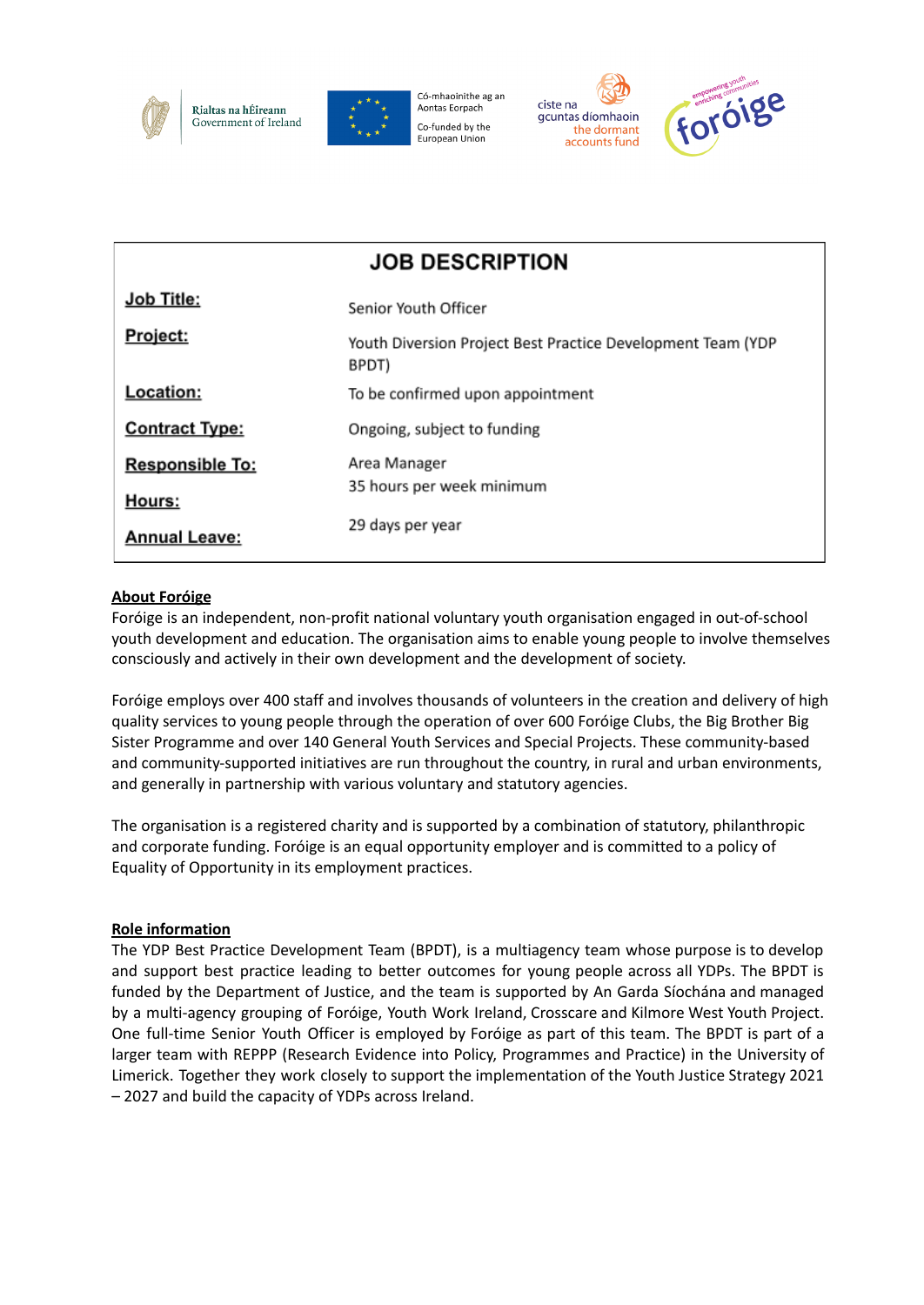## **Key Responsibilities**

The successful candidate will be employed by Foróige. It must be understood however, that if the position becomes redundant at any time during the period of the contract or if the funding for the post is discontinued or a post holder fails to perform satisfactorily, employment may be terminated.

The duties of the Senior Youth Officer in carrying out any functions, which may be involved in or arise out of the appointment, shall be as notified by the board of Foróige and/or its Chief Executive Officer and/or the nominee of the Chief Executive from time to time. These duties will include but are not limited to:

- Overseeing the implementation of the YLS/CMI 2.0 across the network of YDP's ensuring consistently and fidelity to the risk/need assessment tool. This includes but is not limited to:
	- o Supporting a multi-agency team of YLS/CMI 2.0 Master trainers
	- o Co-ordinating delivery of YLS/CMI 2.0 training to Youth Justice Workers and other key stakeholders such as JLO's and CBOR's
	- o Design and delivery of any additional training and/or learning experiences or resources required to support YLS/CMI 2.0 users
	- o Implementation of quality assurances measures such as YLS/CMI 2.0 inter-rater studies, audits and Communities of Practice
	- o Supporting the transition from paper based assessments to the use of an online platform.
	- o Responding to YLS/CMI 2.0 queries from users, CBOR's, JLO's and all other stakeholders.
	- o Ensuring that the Assessment and Case Planning Guidelines for YDP's are up-to-date and fit for purpose
- Managing the "A Life of Choices" programme including:
	- o Delivering training to Youth Justice Workers
	- o Developing additional material to support its implementation
- Supporting the development of an online learning platform for YDPs in conjunction with colleagues in DoJ and the BPDT
- Working collaboratively with An Garda Síochána and the YDP BPDT to strengthen relationships between YJW's, JLO's and YDP Advisory Committees
- Working as part of a multi-agency team with the BPDT and REPPP to support the implementation of the Youth Justice Strategy 2021 – 2027 and build the capacity of the YDP network
- Providing assistance and support to DoJ in relation to policy and procedures and any other activities as appropriate
- Supporting other YDP BPDT activities as required including implementation of Restorative Practices, Motivational Interviewing and support for the new initiatives arising out of the Youth Justice Strategy 2021 - 2027
- Attending YDP National Advisory Committee meetings and Oversight Management Group meetings, and preparing written reports as required
- Any such other relevant requirements as the board of Foróige and/or its Chief Executive Officer or nominee shall deem necessary for the effective implementation of Foróige's policy and programmes

## **Professional Qualifications and Experience** *(E) = Essential, (D) = Desirable*

- **●** Education to National Degree standard **(E)**
- **●** A minimum of 2 years' experience as Co-ordinator/Youth Justice Worker on a Youth Diversion Project. **(E)**
- **●** Extensive experience of outcomes focused programme design. **(E)**
- **●** Trained in the use of A Life of Choices, Foróige's resource for YDP's. **(E)**
- **●** Experienced in the use of YLS/CMI Sv and 2.0 for assessing the risks and needs of young people. **(E)**
- **●** Full clean driving license and access to a car for business purposes. **(E)**
- **●** Qualified YLS/CMI Trainer or Master Trainer. **(D)**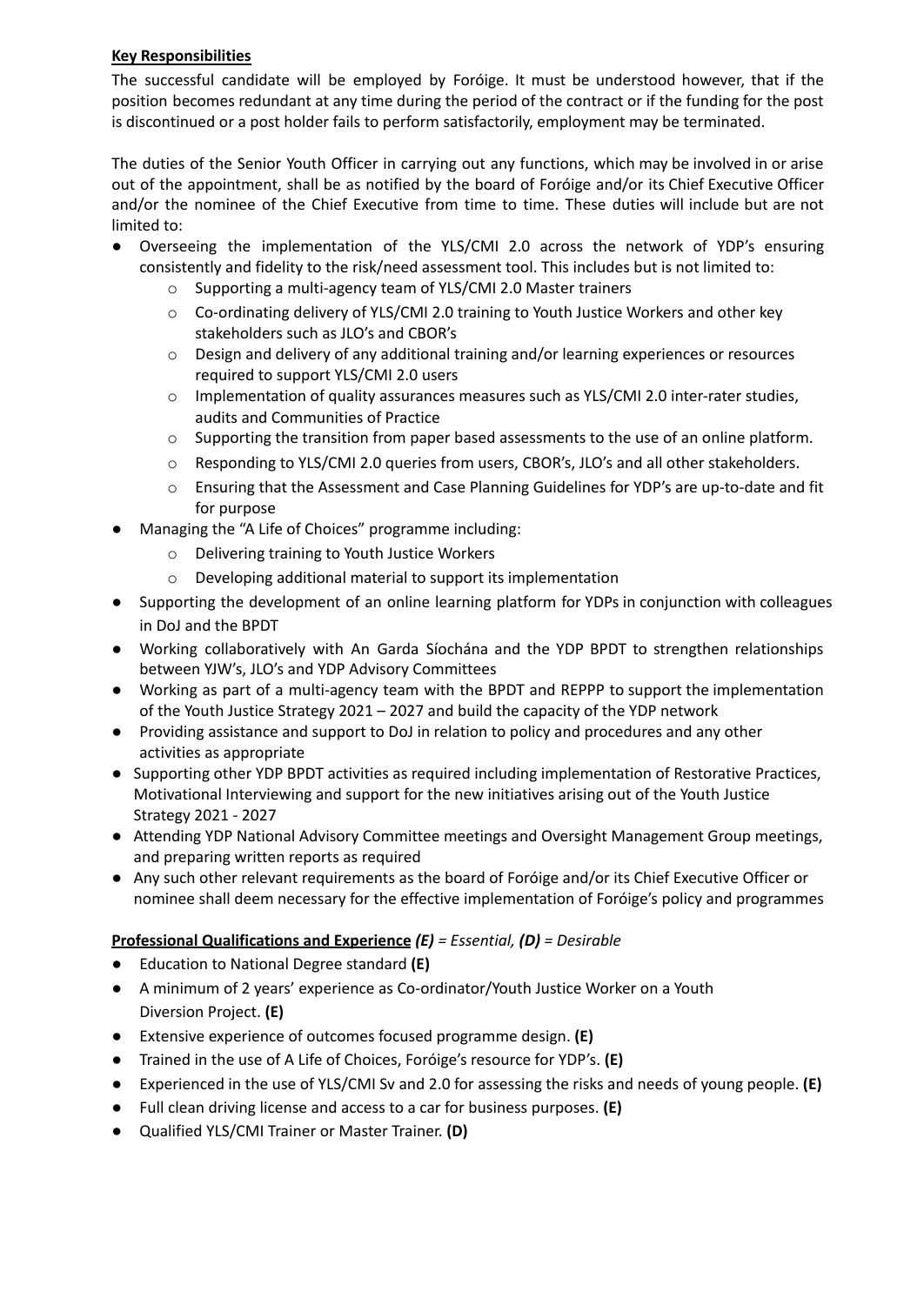- **●** Experienced in designing, implementing and evaluating training and learning experiences for adults. **(D)**
- **●** Experience of liaising with policy makers and academics. **(D)**
- **●** Experienced in working as part of a multi-agency team. **(D)**
- **●** Experience in writing literature reviews. **(D)**

# **Person Specification** (all **Essential** requirements)

- Ability to build and maintain effective relationships with young people
- Good interpersonal skills, including ability to liaise with a wide range of contacts and build and maintain effective working relationships
- Excellent standards of accuracy and attention to detail
- Ability to be proactive, use own initiative and work effectively within a pressurised environment
- Positive and flexible approach to working as part of a team
- Good written communications skills, including ability to draft summary information and correspondence.
- Ability to follow organisational guidelines and processes.
- Good computer skills, including Word, Excel, Internet, PowerPoint and Social Media

## **Requirements of all Foróige staff** (all **Essential** requirements)

- Commitment to the purpose of Foróige and to work within the values, policies and procedures of the organisation
- To act consistently in a professional manner at all times
- To participate in regular supervision with your line manager
- Flexibility in relation to hours of work to meet the needs of the work. Work during unsocial hours may be required.
- Identify training needs with your line manager and participate in training opportunities appropriate to the role
- To undertake other duties as may be requested by the board of Foróige and /or the Chief Executive Officer of Foróige or their nominee from time to time

## **Additional Considerations for the Role**

**Funding:** It must be understood that if the funding for the post is discontinued the post holder's contract may be terminated. **Annual Leave:** The Part Time Senior Youth Officer will be entitled to 29 days annual leave plus public holidays. The needs of the job must be considered when applying to take this leave. **Hours of work:** The Senior Youth Officer will be expected to work a minimum of 35 hours per week. Please note this position will require flexibility in relation to working hours. It is expected that the Senior Youth Officer will work some late evenings (up to 11pm) and some weekend work. **Salary:** Foróige Senior Youth Officer Salary Scale: €48,859; €50,639; €52,359; €54,075; €55,789; €57,503 **Travel:** This post will involve some domestic travel within Ireland and occasional meetings. Travel and expenses will be paid in accordance with appropriate Foróige rates.